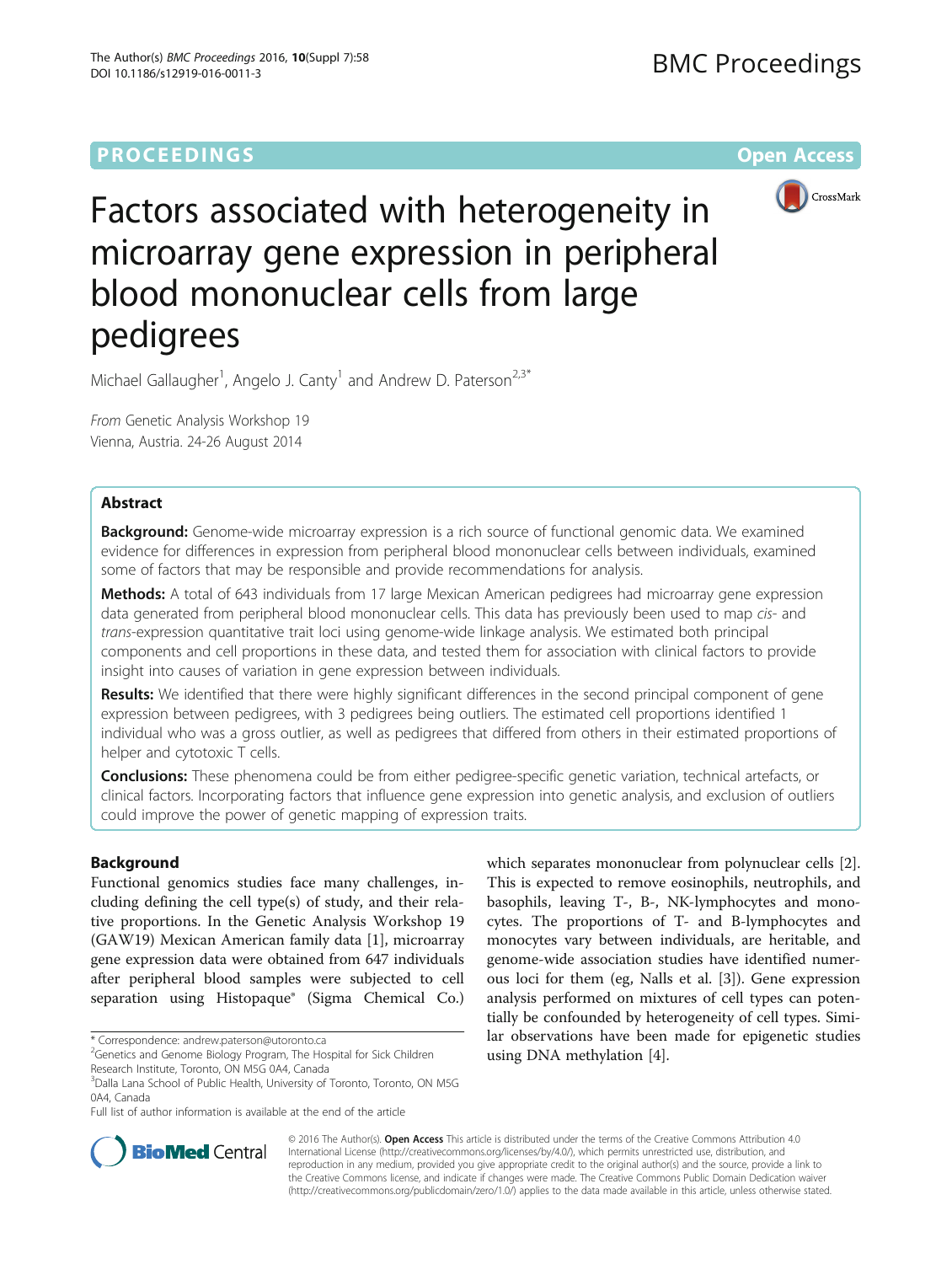# Methods

We centered and scaled the gene expression data for each probe to have mean 0 and variance 1. Using a singular value decomposition of the  $643 \times 20,634$  scaled matrix, we found the loadings for the principal components (PCs) and the proportion of total variability accounted for by each (R prcomp). The expression PCs were then used as the response variable to examine the relationship between them and covariates. Specifically, for each of the first 3 PCs we tested for their association with age, gender, medication, blood pressure (BP), hypertension, and smoking status, all measured at visit 1, as well as with pedigree number, one at a time. We also fitted the models for age stratified by gender and, finally, a model with age, gender, and their interaction along with pedigree number. BP measures were missing for 12 individuals at visit 1. Treated systolic blood pressure (SBP) and diastolic blood pressure (DBP) values had 10 and 5 mmHg added to their measured values, respectively, as suggested previously [\[5\]](#page-4-0). Statistical significance was defined as  $p < 0.05$ .

Estimation of the proportion of cytotoxic (CD8+), helper (CD4+) T-, and B-lymphocytes and monocytes in peripheral blood mononuclear cells from each individual was achieved by identifying gene expression signatures for different cell types from HaemAtlas [\[6](#page-4-0)] using 4879 probes that overlapped with the GAW19 data, and the quadratic programming algorithm of Gong et al. [[7\]](#page-4-0) as implemented in the R package Cell-Mix [[8\]](#page-4-0). Examination of differences in each of the cell proportions between pedigrees was estimated using analysis of variance.

#### Results

# Descriptive statistics

Of the 647 individuals with gene expression data, 4 did not appear in the phenotype or pedigree files, leaving 643 for analysis. Of those with expression data, at visit 1, the mean age was 39.6 years (SD =  $16.9$ ), with 269 males and 374 females. There were 497 nonsmokers, 133 smokers, and 13 with missing smoking data (coded as a third category in the analysis). A total of 123 had hypertension (SBP >140 mmHg or DBP >90 mmHg or on anti-BP medication), 513 did not, with 7 missing. In addition, 631 individuals had BP measurements (12 missing). Of those with BP data, 559 reported they did not take BP medication, 65 reported taking medications, and 7 were unknown. We only adjusted the 65 individuals who reported taking medications (SBP  $+10$  mmHg, DBP +5 mmHg). The mean unadjusted SBP was 121.9 mmHg (122.9 adjusted), SD = 19.4 (20.9 adjusted). The mean unadjusted DBP was 71.2 mmHg (71.8 adjusted), SD = 9.97 (10.5 adjusted).

# Association of gene expression principal components with covariates

Gene expression data was available for individuals from 17 pedigrees (Table [1\)](#page-2-0). PC analysis identified 26 PCs that account for 50 % of the original variability (Fig. [1](#page-2-0)). The first 3 PCs account for approximately 12, 5, and 4 %, respectively, of the variance in gene expression with the first 10 PCs accounting for the majority of the variation. For the first 3 PCs, there was only a nominally significant association of PC3 with age (Table [2](#page-2-0)), but not for PC1 or PC2. Gender was not significantly associated with any of the 3 PCs. There was no significant association of age with first 3 PCs in males ( $p > 0.05$ ), but there was a borderline association within females for PC3,  $p =$ 0.03. Models including age, gender and their interaction did not identify significant interactions for any of the first 3 PCs. There does appear to be a slight relationship between BP medication and the first and third PCs (Table [2\)](#page-2-0). Medicated individuals had lower values of these 2 PCs. A logistic regression of medication as the response with the first 3 PCs as predictors also showed that the probability of medication decreases as the first  $(p = 0.015)$  and third  $(p = 0.025)$  PCs increase, but there is no effect on the probability of medication for the second PC ( $p = 0.74$ ). There was no significant association of SBP with each of the 3 PCs, nominal evidence for association of DBP with PC3. Hypertension status was associated with PC1 ( $p = 0.016$ , Table [2\)](#page-2-0).

There was no significant association between pedigree number and PC1 or PC3 ( $p = 0.091$  and 0.26, respectively). In contrast, there was a highly significant association between pedigree number and PC2 ( $R^2$  = 0.19, F = 9.137,  $P < 2:2 \times 10^{-16}$ ) Specifically, 3 pedigrees (5, 6, and 8) had significantly different PC2 values (see Table [1](#page-2-0); Figs. [2](#page-3-0) and [3\)](#page-3-0). Inclusion of age, gender and the interaction between age and gender did not appreciably alter the findings, with pedigrees 5, 6, and 8 still showing significantly different PC2 values (Fig. [3\)](#page-3-0). PCs were also estimated from unrelated individuals (using data available from Genetic Analysis Workshop 18), and their weights were applied to the remaining subjects, but the conclusions were not altered.

#### Estimated cell proportions

The estimated proportion of granulocytes and natural killer cells was zero for all individuals. The proportion of: monocytes ranged from zero to 0.0997 (mean = 0.0199,  $SD = 0.018$ ; B lymphocytes ranged from 0.311 to 0.387 (mean =  $0.348$ , SD =  $0.011$ ); Tc lymphocytes ranged from  $0.275$  to  $0.535$  (mean =  $0.341$ , SD =  $0.031$ ); and Th lymphocytes ranged from 0.108 to 0.375 (mean = 0.291,  $SD = 0.030$ . The association of pedigree with cell proportions were all nominally significant but only the Tc and Th lymphocytes survived Bonferroni correction for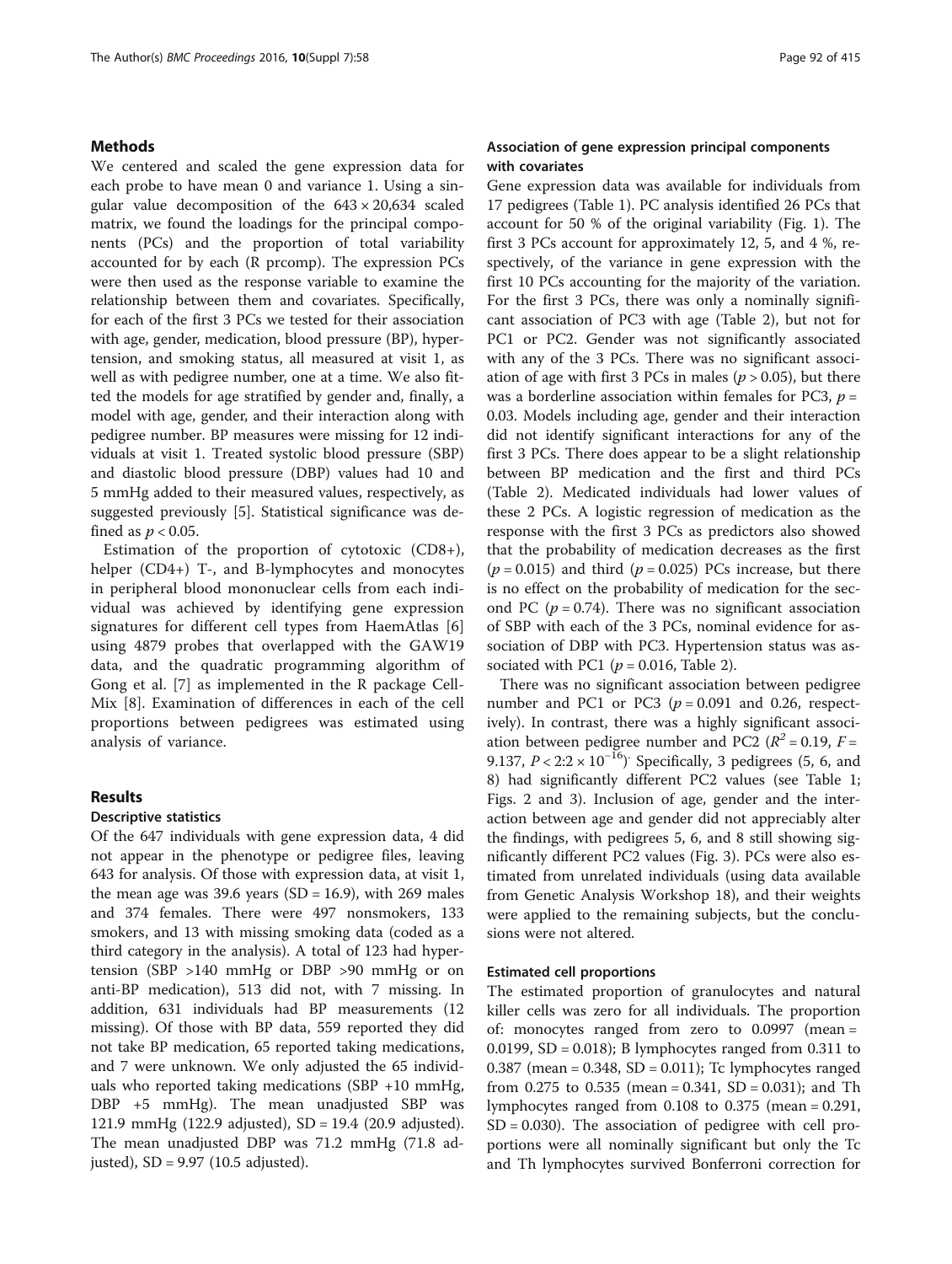Three pedigrees (7, 9, and 11) had no individuals with gene expression data. Global  $p = 0.091$  for PC1,  $p < 2.2e-16$  for PC2,  $p = 6.5e-12$  for cytotoxic T-cell proportion, and  $p = 8.5e-9$  for helper T-cell proportion. Bold indicates pedigrees with significant differences at  $\alpha = 0.05/17$ (pedigrees) level ( $p < 0.0029$ )

4 tests ( $p = 0.00012$  and  $p = 0.00034$ ; see Table 1). For Tc lymphocytes the significance is driven by differences between pedigrees 27 and 3 and the rest, whereas for Th lymphocytes it is driven primarily by differences between pedigrees 3, 5, 27, and 47 (see Table 1 and Fig. [4\)](#page-3-0). One individual from pedigree 8 (ID# T2DG0800552) was identified to be a gross outlier based on Tc and Th proportions (Fig. [4\)](#page-3-0), consistent with an acute viral infection. The estimated proportion of T cytotoxic and helper lymphocytes were significantly correlated with the first 3 PCs (Table [3\)](#page-3-0), although this may be tautological, as some



| Predictor variable        | PC             | B(SE)          | Τ       | p     |
|---------------------------|----------------|----------------|---------|-------|
| Age                       | 1              | $-0.20(0.12)$  | $-1.7$  | 0.091 |
|                           | $\overline{2}$ | 0.026(0.077)   | 0.33    | 0.74  |
|                           | 3              | $-0.15(0.073)$ | $-2.11$ | 0.036 |
| Sex                       | 1              | $-2.73(4.05)$  | $-0.67$ | 0.50  |
|                           | $\overline{2}$ | 0.52(2.62)     | 0.20    | 0.84  |
|                           | 3              | $-0.010(2.51)$ | $-0.04$ | 0.97  |
| Blood pressure medication | 1              | $-15.7(6.5)$   | 2.40    | 0.017 |
|                           | $\overline{2}$ | 2.46(4.2)      | 0.58    | 0.56  |
|                           | 3              | $-8.87(4.10)$  | $-2.19$ | 0.029 |
| SBP                       | 1              | $-0.18(0.10)$  | $-1.91$ | 0.057 |
|                           | $\overline{2}$ | 0.033(0.063)   | 0.52    | 0.60  |
|                           | 3              | $-0.12(0.060)$ | $-1.95$ | 0.052 |
| DBP                       | 1              | $-0.33(0.19)$  | $-1.72$ | 0.087 |
|                           | 2              | $-0.052(0.13)$ | $-0.42$ | 0.68  |
|                           | 3              | $-0.30(0.12)$  | $-2.54$ | 0.011 |
| Hypertension              | 1              | $-12.2$ (5.08) | $-2.41$ | 0.016 |
|                           | $\overline{2}$ | 1.93 (3.30)    | 0.59    | 0.56  |
|                           | 3              | $-5.87(3.14)$  | $-1.87$ | 0.062 |

<span id="page-2-0"></span>**Table 1** Association of pedigree number with PC1, PC2, proportions of cytotoxic and helper T cells

| Pedigree<br>number | #<br>members | PC1     |           |        | PC <sub>2</sub> |           | Cytotoxic T cells |            |            | Helper T cells |            |            |        |
|--------------------|--------------|---------|-----------|--------|-----------------|-----------|-------------------|------------|------------|----------------|------------|------------|--------|
|                    |              | B.      | <b>SF</b> | P      | B.              | <b>SE</b> | P                 | B          | <b>SE</b>  | P              | B          | <b>SE</b>  | P      |
| $\overline{2}$     | 67           | $-15.3$ | 6.1       | 0.013  | $-6.3$          | 3.6       | 0.083             | $-4.6 e-3$ | $5.2e-3$   | 0.37           | 7.7e-3     | $5.1 e-3$  | 0.14   |
| 3                  | 44           | $-10.7$ | 7.5       | 0.16   | $-3.9$          | 4.5       | 0.39              | $-1.8e-2$  | $5.9e-3$   | 0.0021         | $2.0e-2$   | $5.8 e-3$  | 6.6e-4 |
| $\overline{4}$     | 39           | 8.7     | 8.0       | 0.28   | 14.9            | 4.7       | 0.0018            | $-1.0$ e-2 | $6.3 e-3$  | 0.12           | $9.5e-3$   | $6.2 e-3$  | 0.13   |
| 5                  | 55           | $-0.4$  | 6.7       | 0.94   | $-18.4$         | 4.0       | 5.6e-6            | $-1.6$ e-2 | $5.7e-3$   | 0.0046         | $1.7e-2$   | $5.6 e-3$  | 0.0022 |
| 6                  | 45           | 1.6     | 7.4       | 0.83   | $-14.9$         | 4.4       | 8.6e-4            | $-1.4$ e-2 | $6.0e - 3$ | 0.019          | $1.4e-2$   | $6.0e - 3$ | 0.015  |
| 8                  | 62           | $-1.5$  | 6.3       | 0.81   | 33.8            | 3.7       | $<$ 2e-16         | $1.3e-3$   | $5.6e - 3$ | 0.81           | $-2.5e-3$  | $5.5e-3$   | 0.64   |
| 10                 | 49           | $-6.8$  | 7.1       | 0.34   | $-4.8$          | 4.2       | 0.26              | $-6.4e-3$  | $5.6e - 3$ | 0.26           | $6.5e-3$   | $5.6e-3$   | 0.24   |
| 14                 | 30           | $-10.5$ | 9.1       | 0.25   | 2.9             | 5.4       | 0.59              | $-1.6$ e-2 | $6.7e-3$   | 0.015          | $1.5e-2$   | $6.6e-3$   | 0.019  |
| 15                 | 27           | 17.1    | 9.6       | 0.076  | 3.0             | 5.7       | 0.59              | $-1.8$ e-2 | $7.0e-3$   | 0.0086         | $1.6e-2$   | $6.9e - 3$ | 0.019  |
| 16                 | 38           | $-4.3$  | 8.1       | 0.60   | $-3.6$          | 4.8       | 0.45              | $-2.9e-3$  | $6.1 e-3$  | 0.63           | $3.3 e-3$  | $6.0e-3$   | 0.58   |
| 17                 | 29           | 8.6     | 9.3       | 0.36   | 4.2             | 5.5       | 0.44              | $-6.7e-3$  | $6.7e-3$   | 0.32           | $1.3e-3$   | $6.6 e-3$  | 0.84   |
| 20                 | 26           | $-1.6$  | 9.8       | 0.86   | $-7.9$          | 5.8       | 0.18              | 7.0 e-4    | $7.2e-3$   | 0.92           | 7.4 e-4    | $7.1 e-3$  | 0.92   |
| 21                 | 30           | 2.5     | 9.1       | 0.78   | 2.5             | 5.4       | 0.63              | $-1.1$ e-2 | $6.7e-3$   | 0.084          | $9.5e - 3$ | $6.6 e-3$  | 0.15   |
| 23                 | 28           | 4.4     | 9.5       | 0.64   | $-13.3$         | 5.6       | 0.018             | $1.0e-3$   | $6.8e - 3$ | 0.88           | 7.5 e-3    | $6.7e-3$   | 0.27   |
| 25                 | 22           | 4.9     | 10.7      | 0.65   | $-4.1$          | 6.3       | 0.52              | $5.3 e-3$  | $7.6e - 3$ | 0.48           | $-3.4$ e-4 | $7.4e-3$   | 0.96   |
| 27                 | 31           | 24.1    | 9.0       | 0.0076 | 15.0            | 5.3       | 0.0051            | $-2.6 e-2$ | $6.5 e-3$  | $6.2e-5$       | $2.0 e-2$  | $6.4e-3$   | 0.0013 |
| 47                 | 21           | 13.9    | 10.9      | 0.20   | $-9.1$          | 6.5       | 0.16              | $-9.2$ e-3 | 7.8 e-3    | 0.24           | $2.4e-2$   | $7.7e-3$   | 0.0019 |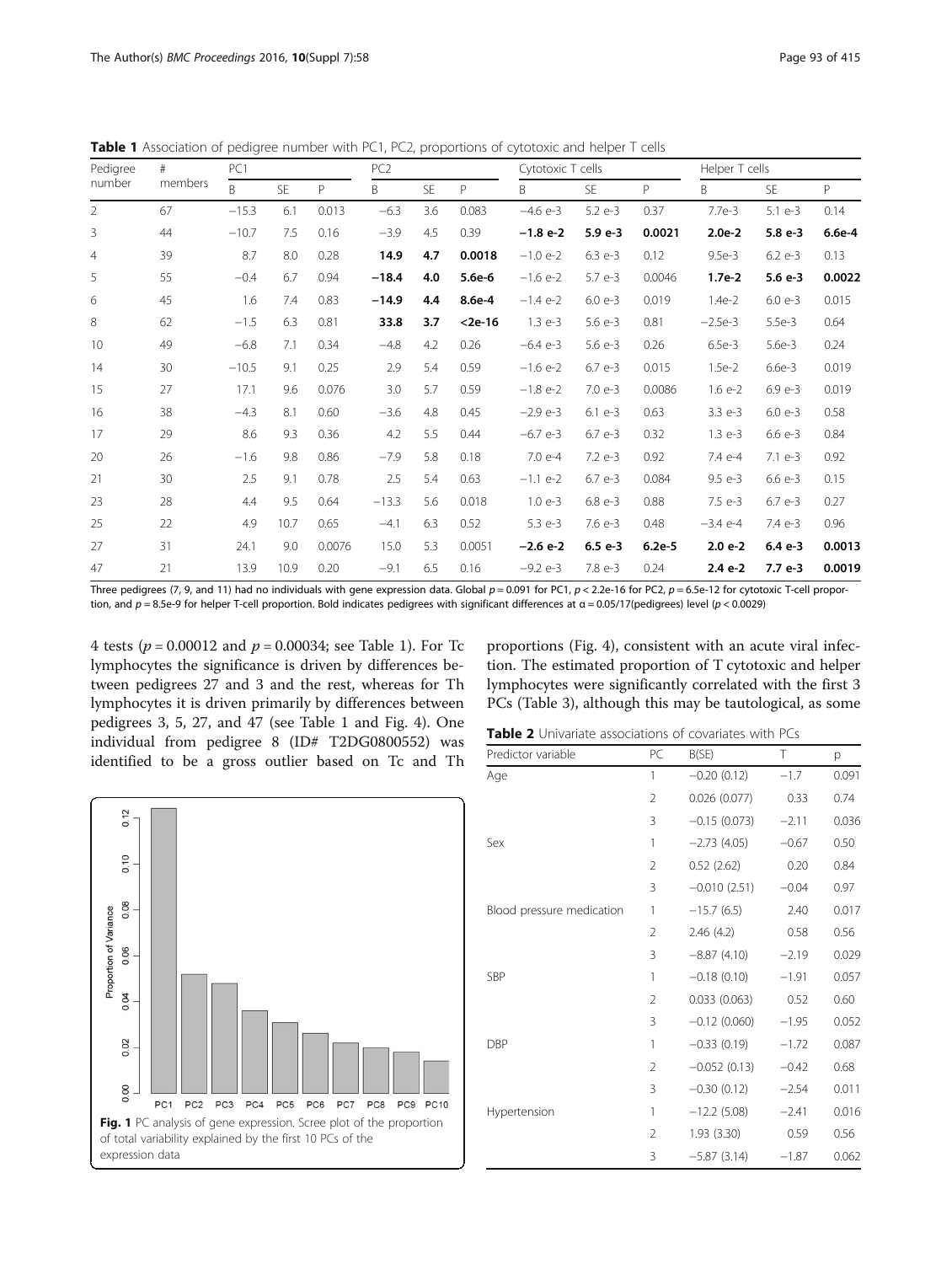Pedigree 5

Pedigree 6 Pedigree 8

<span id="page-3-0"></span> $\rm ^{\rm o}$ 

SO

-50

ΩÜ

PC<sub>2</sub>





both measures. All cell counts (0.34 to 0.44) and the first 5 PCs (0.19 to 0.54) were significantly heritable (SOLAR [Sequential Oligogenic Linkage Analysis Routines] v4.1.3 for windows), with adjustment for age, sex, and their interaction (data not shown).





# **Discussion**

A large number of PCs are detected in the microarray gene expression data. Although age, sex, and other clinical factors were not associated with the 3 first PCs, pedigree number was highly significantly associated with PC2, with 3 pedigrees being gross outliers. Pedigree differences in PC2 could be from genetic variation that is related to pedigree membership that is influencing gene expression. Alternatively, it could be a result of pedigree differences in technical procedures or in the proportion of different cell types in those subjected to analysis. Cell proportions were estimated and 1 individual was shown to be a gross outlier and power may be improved by exclusion of such subjects. An overlapping set of 2 and 4 pedigrees had significant differences in the estimated proportion of Tc and Th lymphocytes, respectively. The analysis did not take pedigree structure into account, potentially leading to inflated type 1 error.

In general, identification of factors that are associated with differences between individuals in functional genomics measures can potentially be used to improve the

Table 3 Spearman rank correlations of estimated cell proportions with PCs

|                  | Tc<br>Lymphocyte | Th<br>Lymphocyte   | PC <sub>1</sub> | PC <sub>2</sub> | PC <sub>3</sub> |
|------------------|------------------|--------------------|-----------------|-----------------|-----------------|
| Tc<br>lymphocyte | Χ                | $-0.80$            | $-0.099$        | $-0.29 -0.13$   |                 |
| Th<br>lymphocyte | $< 10^{-16}$     | Χ                  | 0.23            | 0.14            | 0.50            |
| PC <sub>1</sub>  | 0.012            | $3 \times 10^{-9}$ | Χ               | 0.082           | 0.024           |
| PC <sub>2</sub>  | $10^{-13}$       | $3 \times 10^{-4}$ | 0.04            |                 | $-0.014$        |
| PC <sub>3</sub>  | 0.0014           | $< 10^{-16}$       | 0.54            | 0.72            | X               |

Coefficients are above the diagonal,  $p$  values are below the diagonal